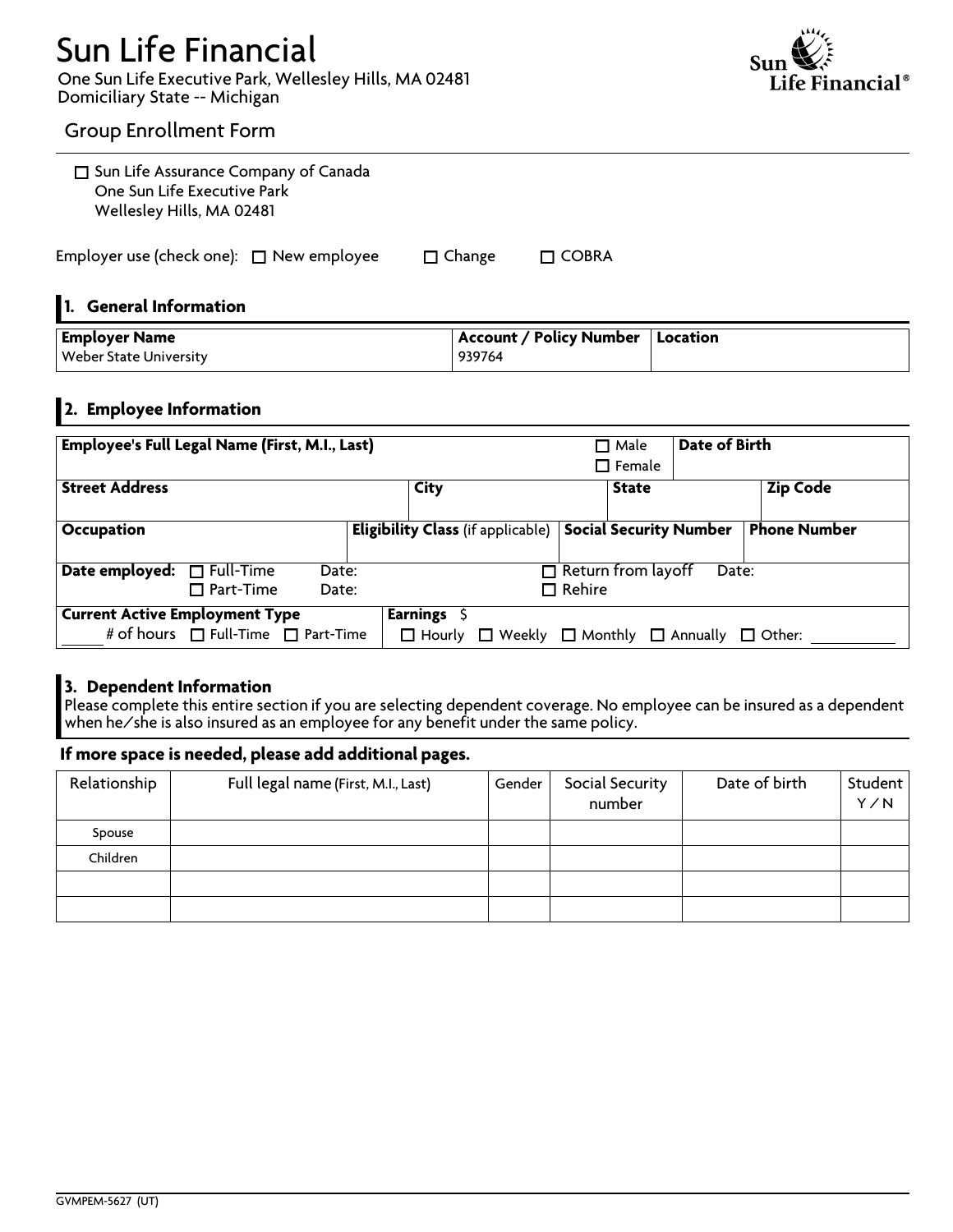# **4. Benefit Elections**

You need to complete all sections of the enrollment form including electing or refusing insurance coverage below and sign it. This must be done either during the enrollment period or within 31 days of your eligibility date. Benefits completely paid by your employer ("non-contributory benefits") cannot be refused. Not all of the benefit options listed below will be necessarily available to you. Your **employer will tell you which benefits are available and what your Maximum Guaranteed Issue amountis.**

| Elect | Refuse | Coverage                             |
|-------|--------|--------------------------------------|
|       |        | Employee Voluntary Life Insurance \$ |
|       |        |                                      |
|       |        | Spouse Voluntary Life Insurance \$   |
|       |        |                                      |
|       |        | Child Voluntary Life Insurance       |

#### **5. Beneficiary Designation Information**

#### **Primary Beneficiary Designation**

On the lines below, list the individual(s) who should receive proceeds in the event of your death. You may specify as many individuals as you like, but the total proceeds must equal 100%. This is your primary beneficiary. Attach additional pages if necessary. If you do not name a beneficiary or if no beneficiary is alive at the time of your death, proceeds will be payable in accordance with your Group insurance policy. Designation applies to all coverages for which a beneficiary designation is **required.**

#### **Primary Beneficiary(ies)**

| Percent share |  |
|---------------|--|
| of proceeds*  |  |

| 1 Name (First, M.I., Last) | Relationship to employee | Social Security number | % |
|----------------------------|--------------------------|------------------------|---|
| Address                    | Phone number             | Date of birth          |   |
| 2 Name (First, M.I., Last) | Relationship to employee | Social Security number | % |
| Address                    | Phone number             | Date of birth          |   |

**\*Must equal 100%**

#### **Secondary Beneficiary Designation**

On the lines below, list the individual(s) who should receive the proceeds ONLY IF ALL of the individuals listed above are not living at the time of your death. This is your secondary (or contingent) beneficiary. The Secondary beneficiary is not paid if a primary beneficiary is alive at the time of your death. Attach additional pages if necessary.

**Secondary Beneficiary(ies) Percent share**

**of proceeds\***

| 1 Name (First, M.I., Last) | Relationship to employee | Social Security number | % |
|----------------------------|--------------------------|------------------------|---|
| Address                    | Phone number             | Date of birth          |   |
| 2 Name (First, M.I., Last) | Relationship to employee | Social Security number | ℅ |
| Address                    | Phone number             | Date of birth          |   |

**\*Must equal 100%**